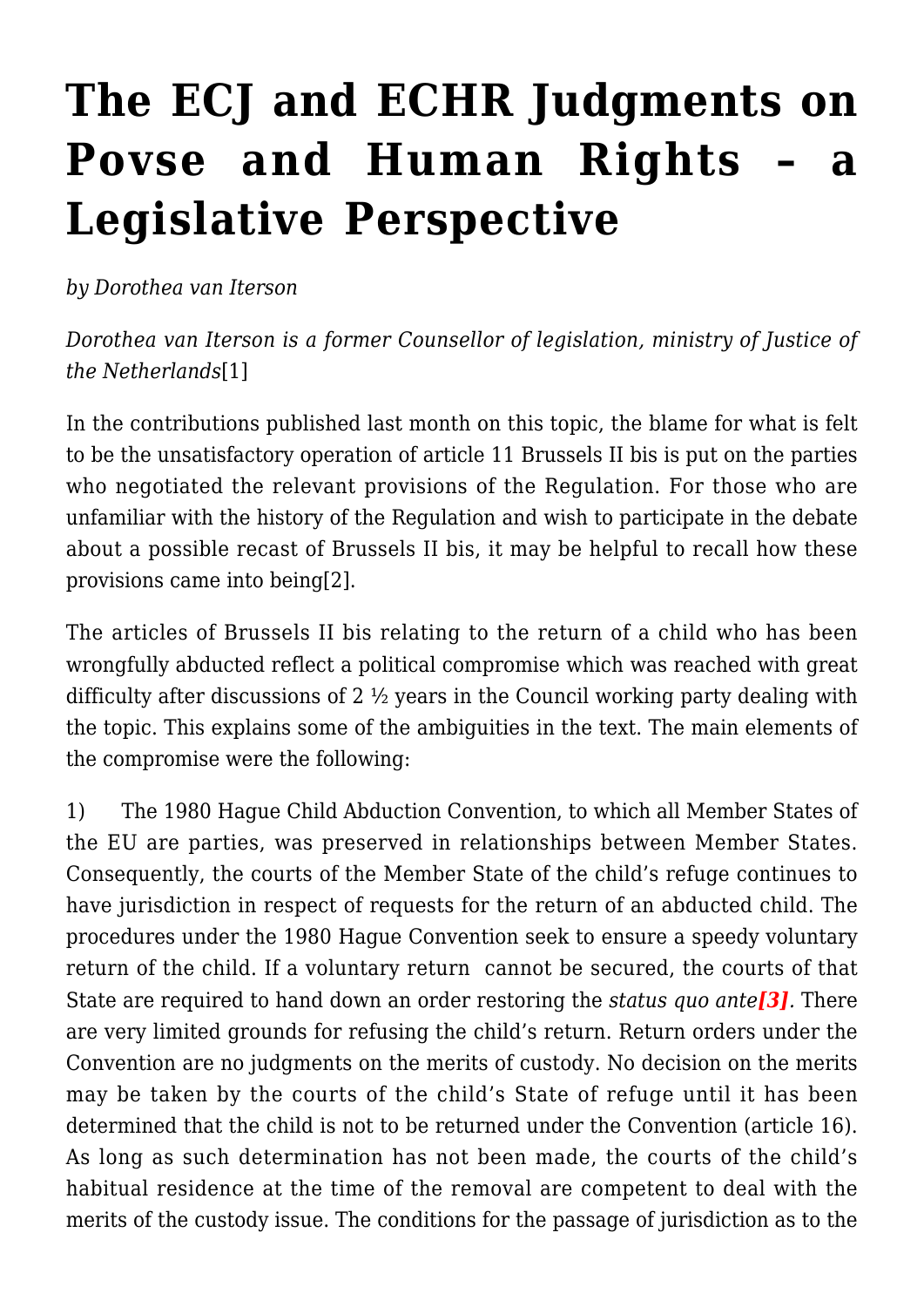merits to the courts of the Member State of refuge are specified in article 10 of the Regulation.

2) Article 11, paras 2 to 5, Brussels II bis were agreed upon as a complement to the Hague system. They reflect policy guidelines developed over the years. These paragraphs were intended for the courts of the Member State of refuge of the child, not for the courts of the Member State of the child's habitual residence prior to the removal.

3) Article 11, paras 6 to 8, as included in the compromise, specifically address the situation in which the courts of the Member State of refuge have handed down a non-return order based on article 13 of the Convention. The three paragraphs were accepted as a package. Paragraph 7 cannot be isolated from paragraphs 6 and 8. The competent court in the Member State of the child's habitual residence prior to the removal has to be informed of any non-return order given in the Member State of refuge. This court can then examine the merits of custody. The Council compromise did not purport to provide for immediate "automatic" enforceability abroad of a *provisional* return order handed down by those courts. "Any subsequent judgment which requires the return of the child", as referred to in paragraph 8, was to be understood as "any decision on the merits of custody which requires the return of the child"[\[4\].](https://conflictoflaws.de/wp-admin/post-new.php#_ftn4)"Custody" comprises the elements stated in article 2, point 11, sub b, which corresponds to article 5 of the Hague Convention. It includes, among other rights and duties, the right to determine the child's residence.

4) Abolition of exequatur was accepted by way of an experiment for a very narrow category of judgments. According to the Council compromise, exequatur was to be abolished only for judgments *on the merits of custody* entailing the return of the child handed down following the procedural steps described in article 11, paras 6 and 7. It was considered that the issue of the child's residence should be finally resolved as part (or as a sequel) of the other custody arrangements and that the judgment on custody should put an end to the proceedings between the parents on the child's place of residence following the abduction. Successive provisional changes of residence were considered to be contrary to the child's interests.

5) Abolishing exequatur in this context means that once a certificate has been issued in accordance with article 42 Brussels II bis, the judgment is enforceable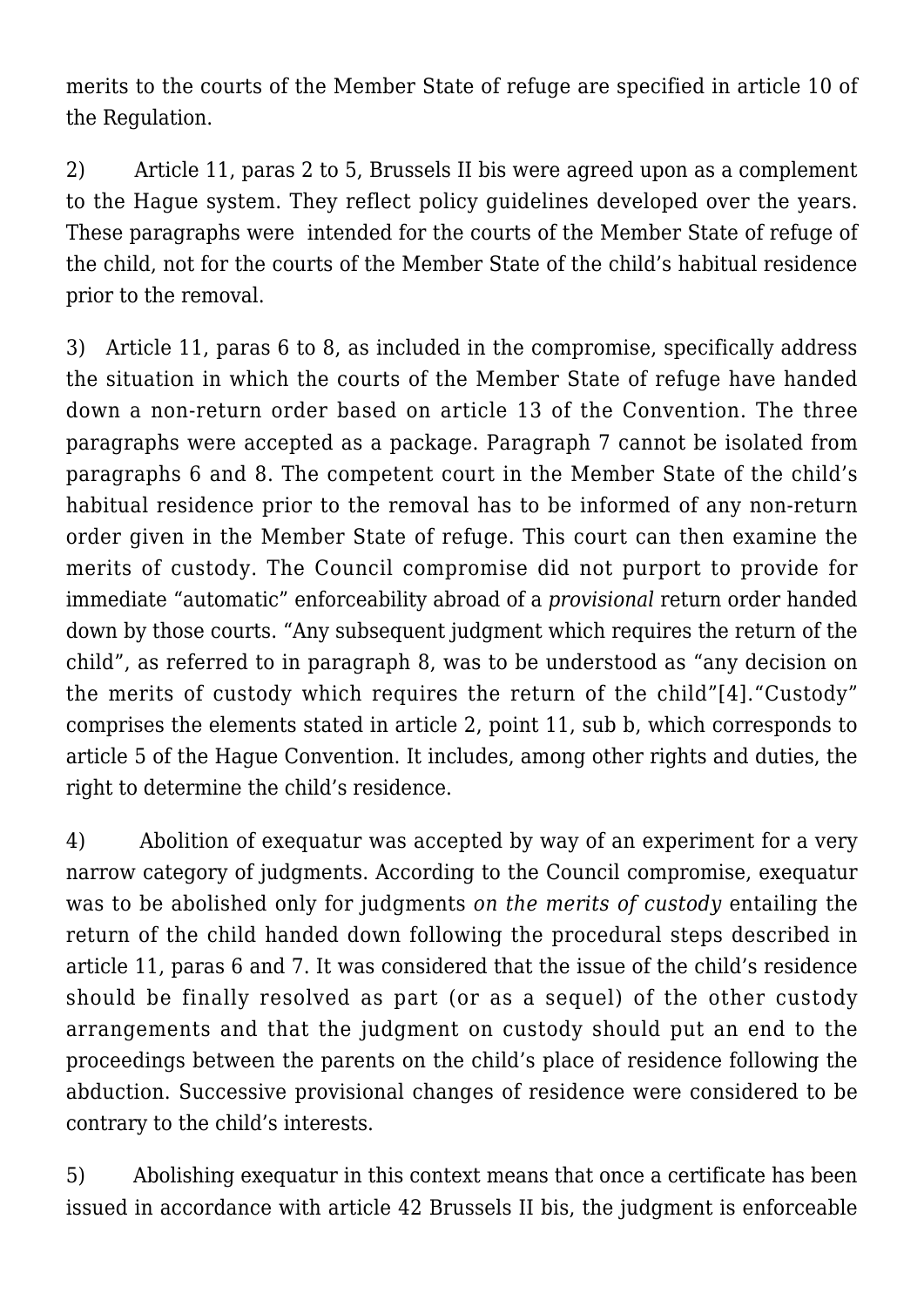by operation of law in another Member State. No recourse can be had in the Member State of refuge to the grounds of non-recognition (and enforceability) stated in article 23. The tests mentioned in article 23 are carried out by a judge of the court which has handed down the judgment and who is asked to issue the certificate (article 42, second paragraph). The issuance of a certificate is therefore unlikely to be refused. The Aguirre/Pelz ruling of the ECJ has shown that questions may then arise about the statements made in the certificate.

6) "Enforceability by operation of law" means that the judgment is eligible for enforcement as if it had been given in the Member State where enforcement is sought (article 47 Brussels II bis). The judgment is not enforced "automatically", as the procedures for enforcement are governed by the law of the requested Member State. The enforcement laws of the EU Member States were left untouched by the Brussels II bis Regulation. Many of those laws make enforcement conditional on a court decision in the requested State. Enforcement may be stayed or stopped in exceptional cases where human rights are in issue. The radical interpretation given by the ECJ in the Povse and Aguirre/Pelz rulings leaves us with questions regarding the meaning of article 47 and the actual approach to be taken by enforcement bodies if they find that there is an immediate danger for the child. Is it realistic to require them to enforce "automatically" a provisional order which contradicts an order of the same type which has just been handed down by the courts of their own country?

7) The implication of the Council compromise was that a *provisional* return order handed down by the courts of the Member State of the child's habitual residence prior to the removal should be enforceable in the Member State of refuge *only* after the issuance of an exequatur in the latter State. The intention was that the checks provided for in article 23 should to be made in the exequatur proceedings.

8) The proceedings before the ECHR on Povse were about the judgment *on the merits of custody* which was finally handed down in Italy. See the ECHR judgment, point 69. The ECHR did not dwell on the provisional return order on which the ECJ answered a number of preliminary questions. Would the outcome of the ECHR proceedings have been the same if it had been asked to assess the provisional return order?

9) On the face of it, the ECJ's ruling that article 11, para 8, Brussels II bis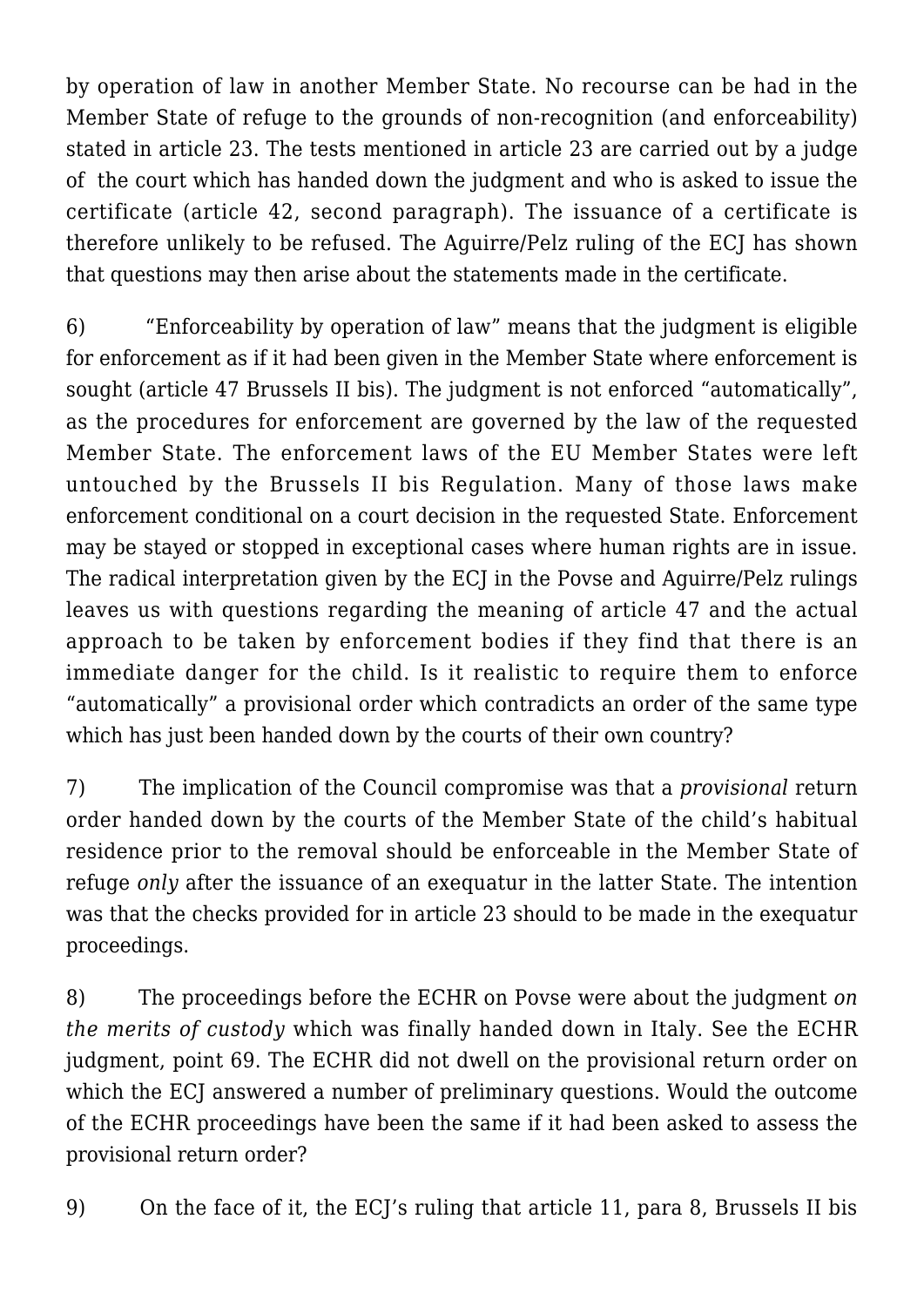applies to a provisional return order of the courts of the Member State of habitual residence prior to the removal, seeks to reinforce the return mechanism of the 1980 Hague Convention. In reality it brings the EU closer to an abandonment of the Hague system. This is a matter for regret. If, in the forthcoming revision of Brussels II bis, exequatur were abolished in all matters relating to parental responsibility, the left-behind parent would resort to the courts of his own country immediately rather than seeking to obtain a return order in the State of refuge. It may be questioned whether such an approach would be conducive to balanced solutions which would, in the end, be accepted by the parties involved in an abduction cas[e\[5\]](https://conflictoflaws.de/wp-admin/post-new.php#_ftn5).

[\[1\]](https://conflictoflaws.de/wp-admin/post-new.php#_ftnref1) The views expressed in this post are personal views of the author.

[\[2\]](https://conflictoflaws.de/wp-admin/post-new.php#_ftnref2) For a detailed account see Peter McEleavy, The New Child Abduction Regime in the European Union, Journal of Private International Law, 2005, Vol.1, No.1.

[\[3\]](https://conflictoflaws.de/wp-admin/post-new.php#_ftnref3) See the Explanatory Report by E. Perez-Vera, para 106, which states: "..the compulsory return of the child depends in terms of the Convention on a decision having been taken by the competent authorities of the requested State".

[\[4\]](https://conflictoflaws.de/wp-admin/post-new.php#_ftnref4) Cf. the ECJ's correct statement in the Povse judgment that a "judgment on custody that does not entail the return of the child" in article 10 is to be understood as a final decision.

[\[5\]](https://conflictoflaws.de/wp-admin/post-new.php#_ftnref5) See, on another regrettable development, Mr J.H.A. van Loon and S. De Dijcker, LL.M., The role of the International Court of Justice in the Development of Private International Law, Mededelingen van de Koninklijke Nederlandse Vereniging voor Internationaal Recht, No. 140, 2013, p. 109-110.

## **[Cuniberti on the New Provision of](https://conflictoflaws.net/2013/cuniberti-on-the-new-provision-of-the-unidroit-principles-on-contracts-infringing-mandatory-rules/)**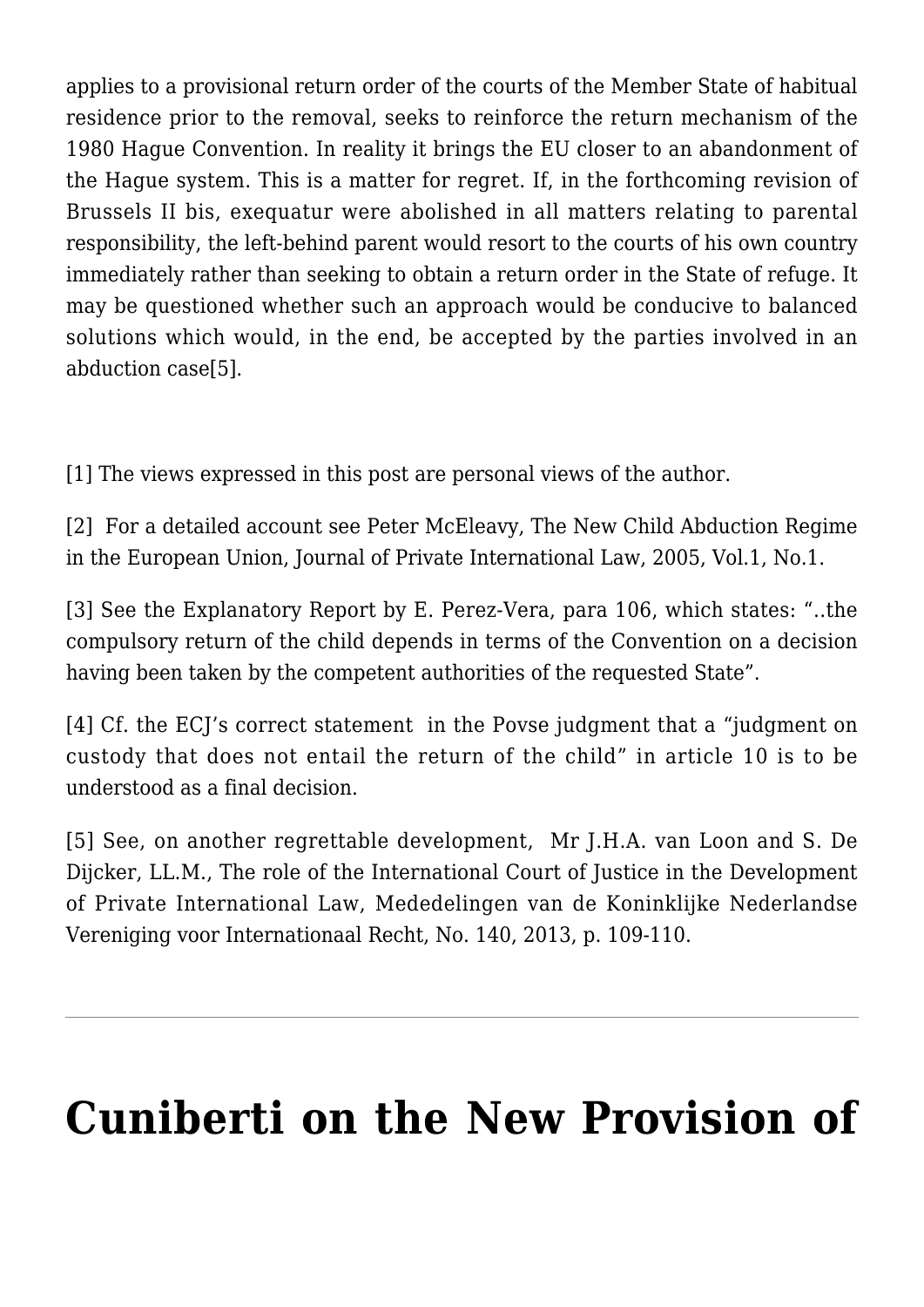## **[the Unidroit Principles on](https://conflictoflaws.net/2013/cuniberti-on-the-new-provision-of-the-unidroit-principles-on-contracts-infringing-mandatory-rules/) [Contracts Infringing Mandatory](https://conflictoflaws.net/2013/cuniberti-on-the-new-provision-of-the-unidroit-principles-on-contracts-infringing-mandatory-rules/) [Rules](https://conflictoflaws.net/2013/cuniberti-on-the-new-provision-of-the-unidroit-principles-on-contracts-infringing-mandatory-rules/)**

I (University of Luxembourg) have posted A Critical Appraisal of Article 3.3.1 of the PICC on Contracts Infringing Mandatory Rules (*[Le Nouvel Article 3.3.1 Des](http://papers.ssrn.com/sol3/papers.cfm?abstract_id=2337943) [Principes Unidroit 2010 Sur Le Contrat Violant Une Règle Impérative: Un Regard](http://papers.ssrn.com/sol3/papers.cfm?abstract_id=2337943) [Critique Du Point De Vue Du Droit International Privé](http://papers.ssrn.com/sol3/papers.cfm?abstract_id=2337943)*) on SSRN. The English abstract reads:

*The 2010 UNIDROIT Principles of International Commercial Contracts include several new provisions on illegality. This paper offers a critical appraisal of one of them, Article 3.3.1 on Contracts Infringing Mandatory Rules. First, the paper wonders the extent to which applicable mandatory rules will tolerate the attempt of Article 3.3.1 to regulate their application. The paper then focuses on the distinction between effects of the infringement upon the contract expressly prescribed by the applicable mandatory rule and effects non expressly prescribed. It argues that, while the distinction makes sense in the context of the American Restatement (Second) on Contracts, which inspired the drafters, it does not in the context of a private instrument which will essentially be used by arbitrators to decide particular disputes. Finally, the paper discusses the relevance of the distinction between effects of the infringement of a mandatory rule upon the contract and the right to exercise remedies under the contract.*

*Note: Downloadable document is in French.*

The paper is forthcoming in the *Uniform Law Review*.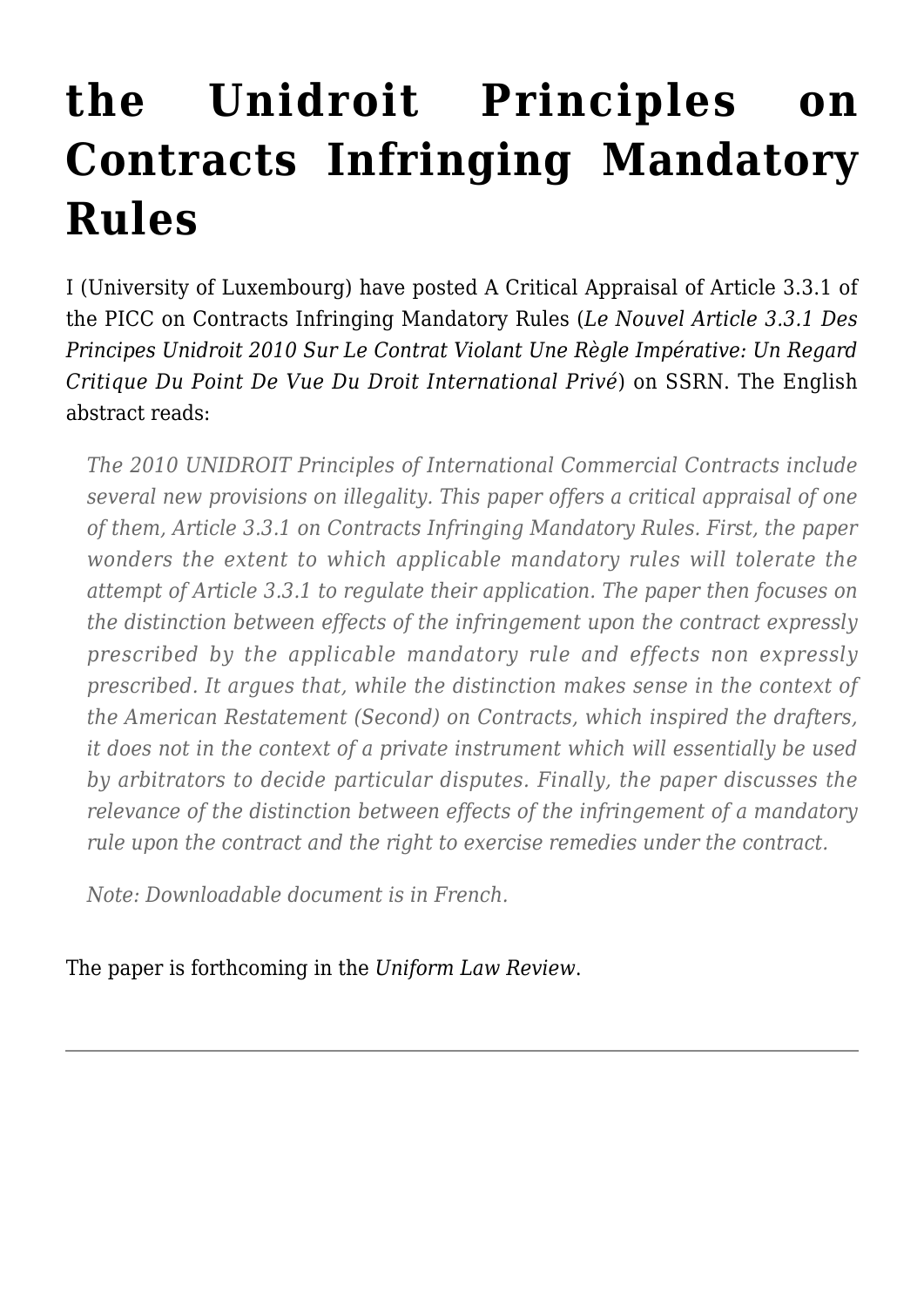## **[Fourth Issue of 2013's ICLQ](https://conflictoflaws.net/2013/fourth-issue-of-2013s-iclq/)**

The [fourth issue](http://journals.cambridge.org/action/displayIssue?jid=ILQ&volumeId=62&seriesId=0&issueId=04) of *International and Comparative Law Quarterly* for 2013 includes several pieces on private international law.



#### Simon Camilleri, Recast 12 of the Recast Regulation: a New Hope?

*This article seeks to consider the EU's new approach to arbitration as set out in Recital 12 of the Brussels I Regulation (Recast). The article first considers the Court of Justice of the European Union's West Tankers decision and the foremost English authority applying that case (The Wadi Sudr) in order to provide some background to the problem which gave rise to Recital 12. Following this, the article goes on to consider whether Recital 12 does in fact act as a solution to the problem created by the West Tankers decision.*

#### Justine Pila, The European Patent: an Old and Vexing Problem.

*In December 2012, the European Parliament supported the creation of a European patent with unitary effect. For the next year at least, the international patent community will be on the edge of its proverbial seat, waiting to see whether the proposal becomes a reality. If it does, it will be a significant event in both the long and rich history of patent law, and in the equally rich and understudied history of attempts to create a European patent system. In this article I consider the three post-war European patent initiatives of the most direct and enduring relevance in that regard with a view to answering the following questions. First, what drove them? Second, what issues confronted them? And third, how were those issues resolved and with what ultimate effect? In the concluding section I relate the discussion back to the present by offering some remarks on the current European patent proposal in light of the same.*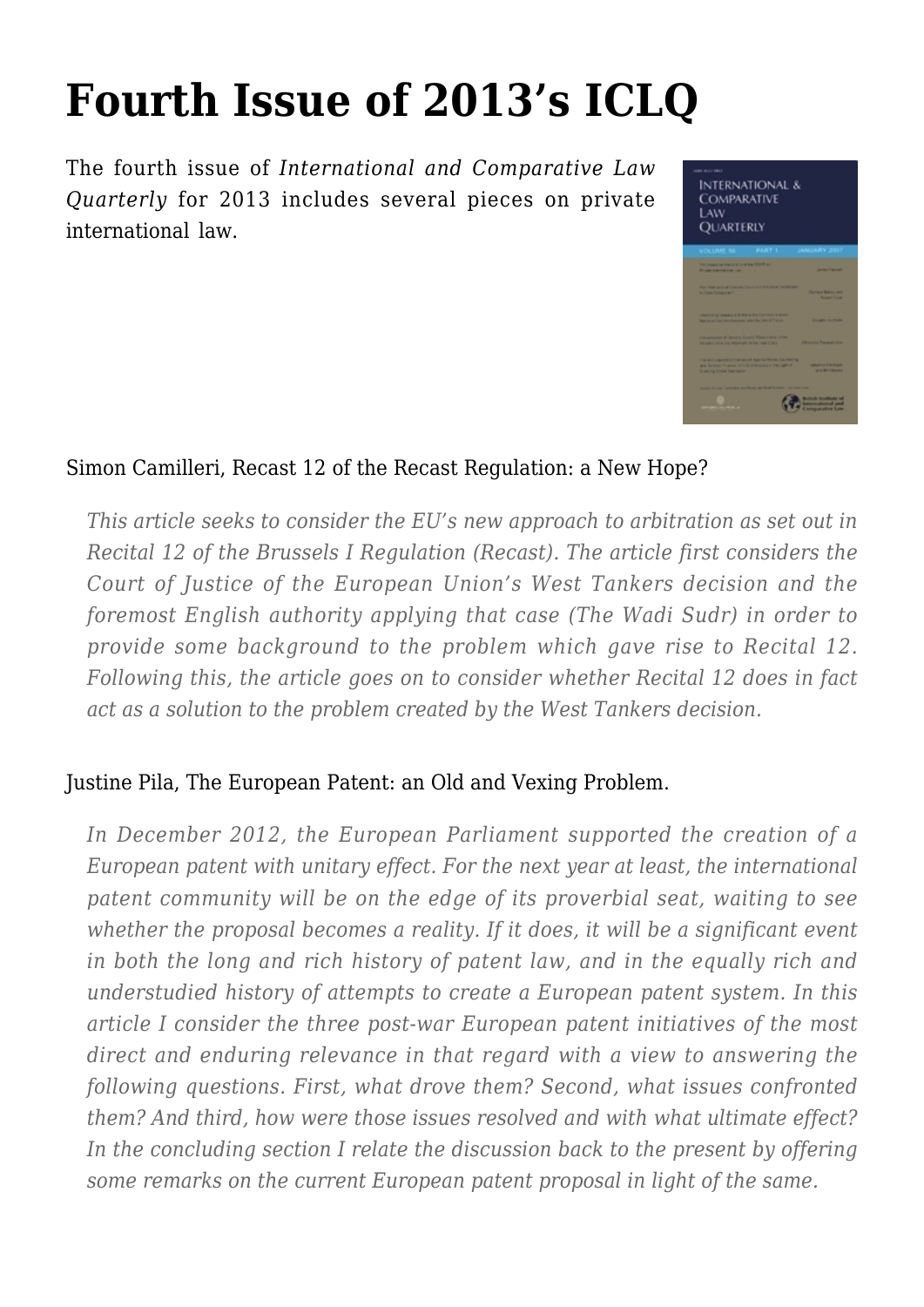Csongor István Nagy, The Application Ratione Temporis of the Insolvency Regulation in the New Member States.

## **[Third Issue of 2013´s Belgian PIL](https://conflictoflaws.net/2013/third-issue-of-2013s-belgian-pil-e-journal/) [E-Journal](https://conflictoflaws.net/2013/third-issue-of-2013s-belgian-pil-e-journal/)**

The [third issue](http://www.ipr.be/tijdschrift/tijdschrift48.pdf) of the Belgian bilingual (French/Dutch) e-journal on private international law *Tijdschrift@ipr.be / Revue@dipr.be* is out. It does not contain any articles, only case law.

## **[PILAGG/LSE Round Table Seminar](https://conflictoflaws.net/2013/pilagglse-round-table-seminar/)**

*PILAGG (SciencesPo) / Transnational Law Project (LSE)*

Tuesday 19 November 2013

#### **Private Citizens of the World. Citizenship beyond the State: Past, Present and Future**.

Speaker: Prof. Karen Knop, University of Toronto (Law)

Discussants: Dr. Annabel Brett, University of Cambridge (History) Dr. Floris De Witte, LSE (Law)

Date & time: Tuesday 19 November 2013, 16:00 – 18:00

Venue: London School of Economics and Political Science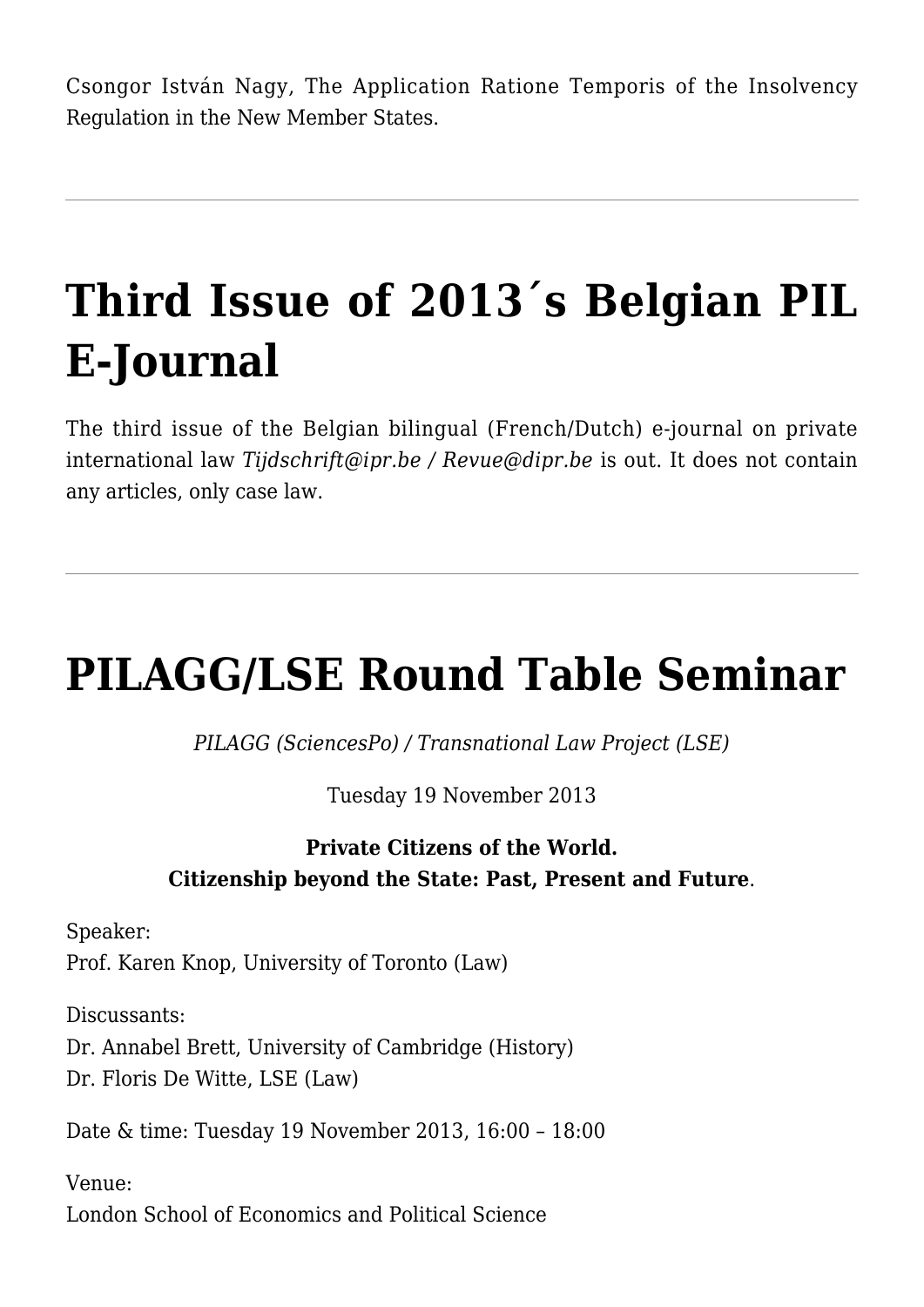Old Building, Graham Wallas Room (5th floor) Houghton Street, London, WC2A 2AE

All PILAGG / [conflictoflaws.net](https://conflictoflaws.de/) subscribers are very welcome to attend. Please contact the organizers – Jacco Bomhoff ([j.a.bomhoff@lse.ac.uk\)](mailto:j.a.bomhoff@lse.ac.uk) or Jan Kleinheisterkamp ([j.kleinheisterkamp@lse.ac.uk\)](mailto:j.kleinheisterkamp@lse.ac.uk) – beforehand. We will provide you with an invitation to show to LSE security staff upon your arrival, and with directions to the seminar room.

#### **[What Are the Most Influential](https://conflictoflaws.net/2013/what-are-the-most-influential-english-language-journal-articles-or-papers-in-private-international-law/) [English Language Journal Articles](https://conflictoflaws.net/2013/what-are-the-most-influential-english-language-journal-articles-or-papers-in-private-international-law/) [or Papers in Private International](https://conflictoflaws.net/2013/what-are-the-most-influential-english-language-journal-articles-or-papers-in-private-international-law/) [Law?](https://conflictoflaws.net/2013/what-are-the-most-influential-english-language-journal-articles-or-papers-in-private-international-law/)**

As part of an ongoing research project, I am in the midst of compiling the most influential Engligh language papers in the field of private international law. Given the expertise of our readership, I wanted to solicit your thoughts on this question. Please feel free to post responses in the comments or via email to me. I will happily share the compiled results in a future post. Many thanks!

#### **[On MNCs and Human Rights: an](https://conflictoflaws.net/2013/on-mncs-and-human-rights-an-overall-picture-article/) [Overall Picture \(Article\)](https://conflictoflaws.net/2013/on-mncs-and-human-rights-an-overall-picture-article/)**

"Las Empresas Multinacionales y Su Responsabilidad en Materia de Derechos Humanos: Una Visión de Conjunto" (click [here](https://conflictoflaws.de/News/2013/10/Ponencia-AEPDIRI-Consolider.pdf)) is the title of a new article by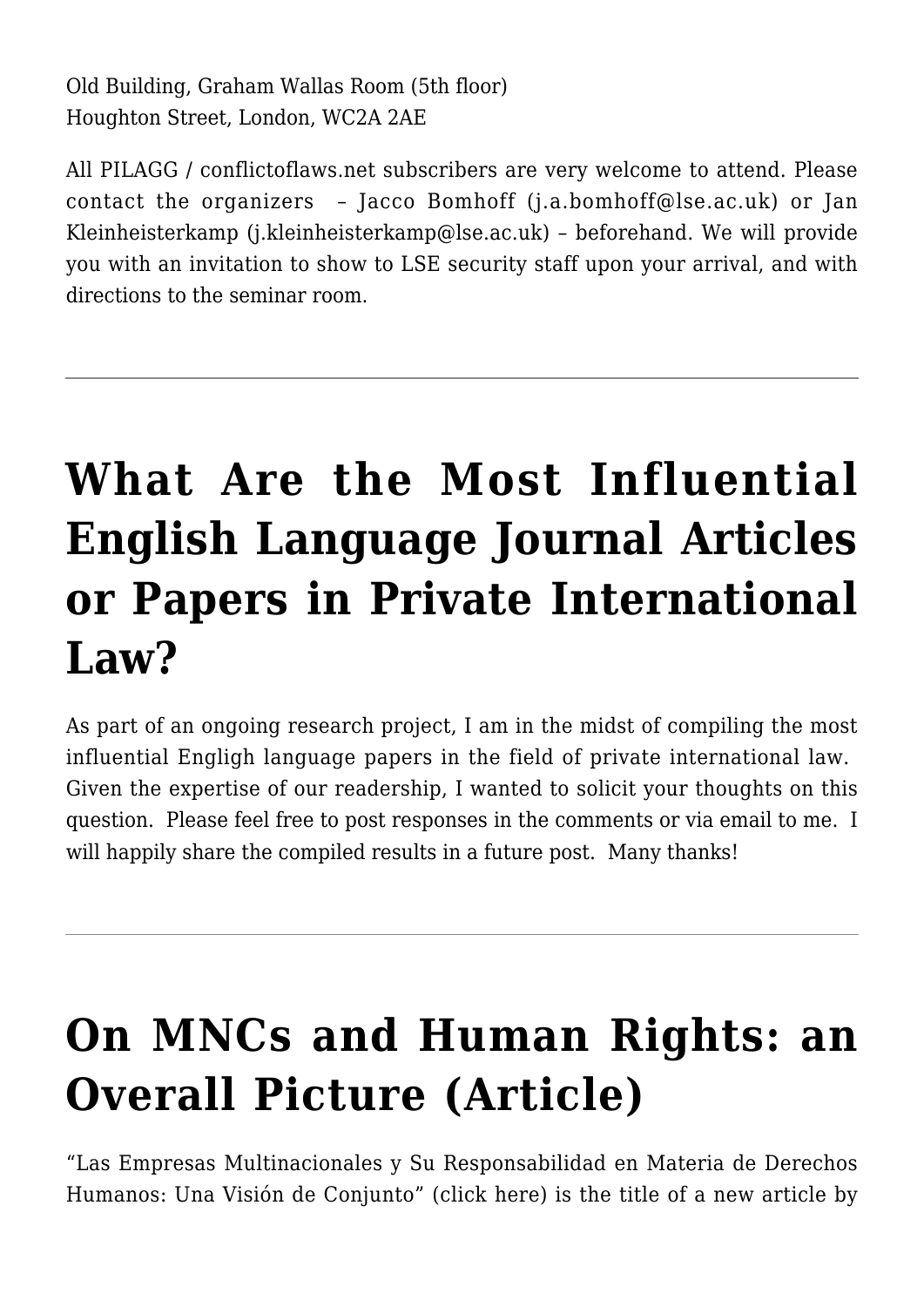Professor Zamora Cabot, of the University of Castellón, on multinational coroporations and human rights.

An Introductory Part (Part I), places this work in the field of governance of global public interests. In Part II the author critically reviews the recent decision of the USSC in *Kiobel* case, contesting the projection to the human rights ATCA litigation of the canon against the extraterritoriality of laws as applied in *Morrison;* the history-based interpretation made by Chief Justice Roberts is also contested in that it fossilizes the ATCA in its origins, thus difficulting a judicial reading of the Act adapted to our time. In Part (III), after having considered several cases in some European countries, the author evaluates critically the European legal framework, especially in relation to the jurisdiction of the Courts and the applicable law. In Part (IV) Professor Zamora Cabot studies a new interesting field: the Extraterritorial Obligations of States (ETOs) and how they operate as regard the responsibility of transnational corporations, either through international regulations or by national initiatives; among the latter the author highlights some Acts passed in the United States on trafficking of human beings or on transparency in the supply chain. In Part (V), the author focuses on the extractive industry and its problems related to indigenous minorities, as well as on the implementation in Spain of the United Nations Guiding Principles by means of a National Plan on Business and Human Rights being currently developed. Professor Zamora Cabot finishes with a Part VI, where he recalls his view on the US *Kiobel* case as a step backward in the field of human rights protection; however, as a partial compensation to this judicial decision, he highlights the increasing awareness of the problem in many other countries, where public authorities and other stakeholders are advancing some proper solutions to the challenges posed by transnational corporations regarding the protection and development of human rights.

Ps: this article adds to one of the main lines of research of Prof. Zamora Cabot, focused on the liability of multinational enterprises as regards human rights. The work reflects a Report presented to the 25th Congress of the AEPDIRI, celebrated in September 2013 in the University Pompeu Fabra of Barcelona.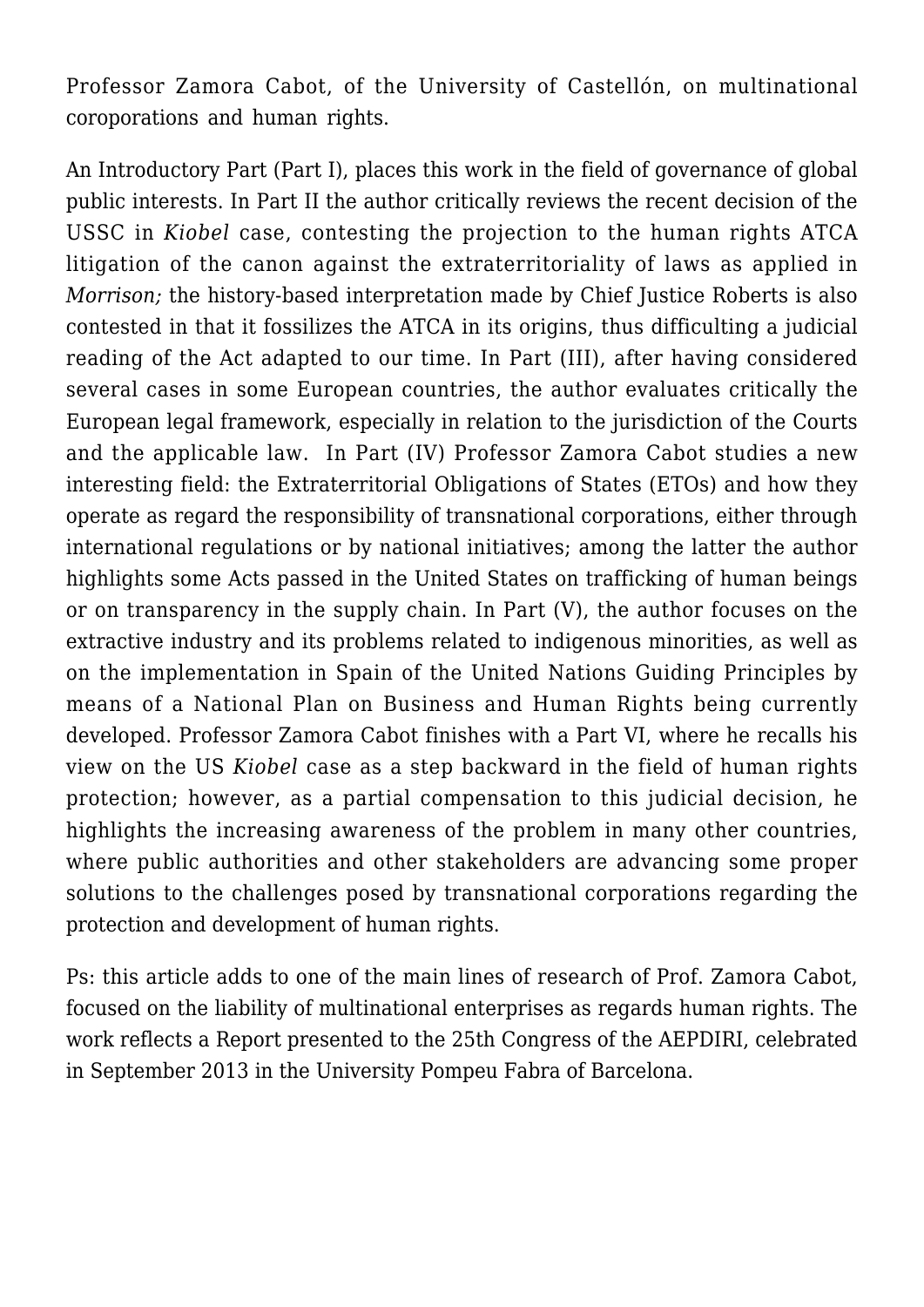**[International Seminar on Private](https://conflictoflaws.net/2013/international-seminar-on-private-international-law-madrid-2014-call-for-papers/) [International Law, Madrid 2014.](https://conflictoflaws.net/2013/international-seminar-on-private-international-law-madrid-2014-call-for-papers/) [Call for Papers](https://conflictoflaws.net/2013/international-seminar-on-private-international-law-madrid-2014-call-for-papers/)**

A new edition of the International Seminar on Private International Law (Universidad Complutense de Madrid) organized by Prof. Fernández Rozas and Prof. de Miguel Asensio, will take place on the 8 and 9 May 2014, at the faculty of Law of the Universidad Complutense of Madrid – although some sessions may be held elsewhere in Madrid.

The seminar will combine a general approach focusing on recent developments and future prospects in various fields of private international law, and a specific one, meaning that special attention is to be paid to issues which are currently being discussed, or which are in need of particular study. In this edition special attention will be given to the legislative process of revision affecting the EU insolvency regulation, to the unification of private international law in matrimonial matters, to and the forthcoming implementation of the Brussels I bis Regulation. New trends outside Europe, with special attention to projects identified in America, will also be addressed.

As in previous editions the main lectures of the seminar will be in charge of wellknown scholars, such as Stefania Bariatti (Milano), Dário Moura Vicente (Lisbon) Hans Van Loon (former General Secretary of the Hague Conference), Bertrand Ancel (Paris II) and Johan Erauw (Gent). Nonetheless, the seminar is open to all scholars, either Spanish or foreigners, willing to participate with brief presentations. Papers can be presented in Spanish, English or French. Proposals including both the title and a brief summary are to be sent as soon as possible,

and at any rate no later than the  $2<sup>nd</sup>$  December, to Patricia Orejudo Prieto [\(patricia.orejudo@der.ucm.es](mailto:patricia.orejudo@der.ucm.es)). Subject to prior scientific evaluation, papers will be included in volume XIII (2013) of the *Anuario Español de Derecho Internacional Privado*. The final version of the accepted presentations is to be submitted before 14 April, 2014.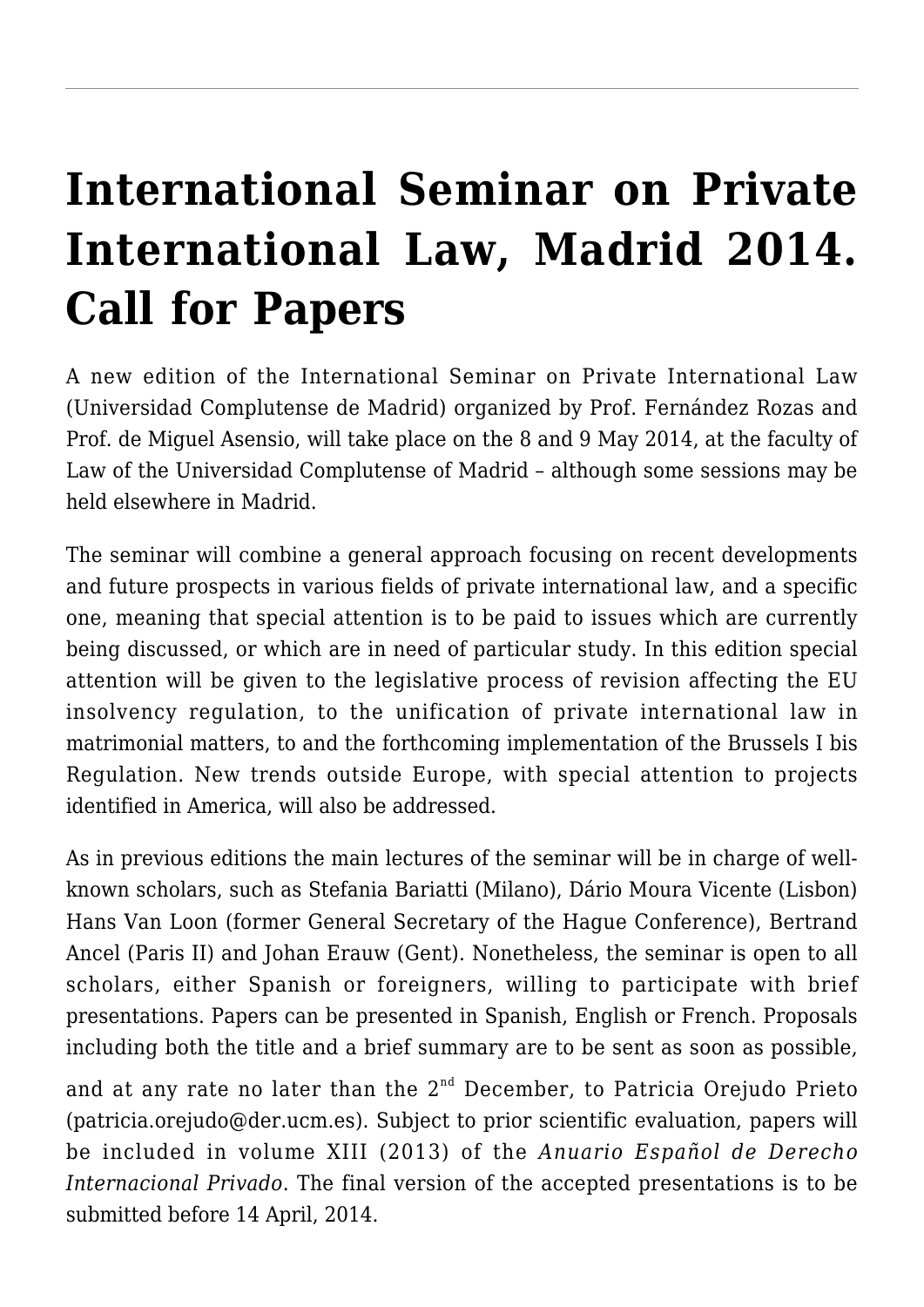The registration deadline to attend the seminar will be announced in due time.

For more information see [here.](https://www.ucm.es/derinternacional/viii-seminario-internacional-de-derecho-internacional-privado)

# **[Anuario Español de Derecho](https://conflictoflaws.net/2013/anuario-espanol-de-derecho-internacional-privado-2012/) [Internacional Privado \(2012\)](https://conflictoflaws.net/2013/anuario-espanol-de-derecho-internacional-privado-2012/)**

The last volume of the *Anuario Español de Derecho Internacional Privado* (2012), has just been released: for the table of contents click [here.](https://conflictoflaws.de/News/2013/10/AEDIPr-2012.pdf)

Backed by the most prominent Spanish scholars on private international law, by lawyers, practitioners from the judiciary and other bodies of the State administration, the purpose of this volumen of the *Anuario* is to provide the Spanish legal community with a theoretical and a practical overview of the legal phenomena, related to cross-border situations linked to our country, that have taken place in 2012 in the fields of commercial arbitration, business law, labor law, social security law, criminal law, procedural law, nationality, immigration, family and inheritance law, foreign investment and exchange control regulations. This outline is aimed to work as point of reference for the doctrinal and practical Spanish developments to be presented to foreign academia.

With this aim the publication is divided into different sections, starting with an ambitious doctrinal one gathering the most important scientific contributions from Spanish and foreign authors, published after a prior comprehensive control by the members of the Editorial Board specialized therein. Also, the volume highlights the most interesting Spanish decisions, legislative reforms and international agreements signed by Spain in 2012, all of them accompanied by a deep and critical comment. News are given about the work of various international forums, such as the Hague Conference. A systematized set of the several hundred decisions delivered by the Spanish courts last year, as well as a comprehensive chronicle of the Spanish literature in the field of private international law (in a broad sense) completes the Yearbook.